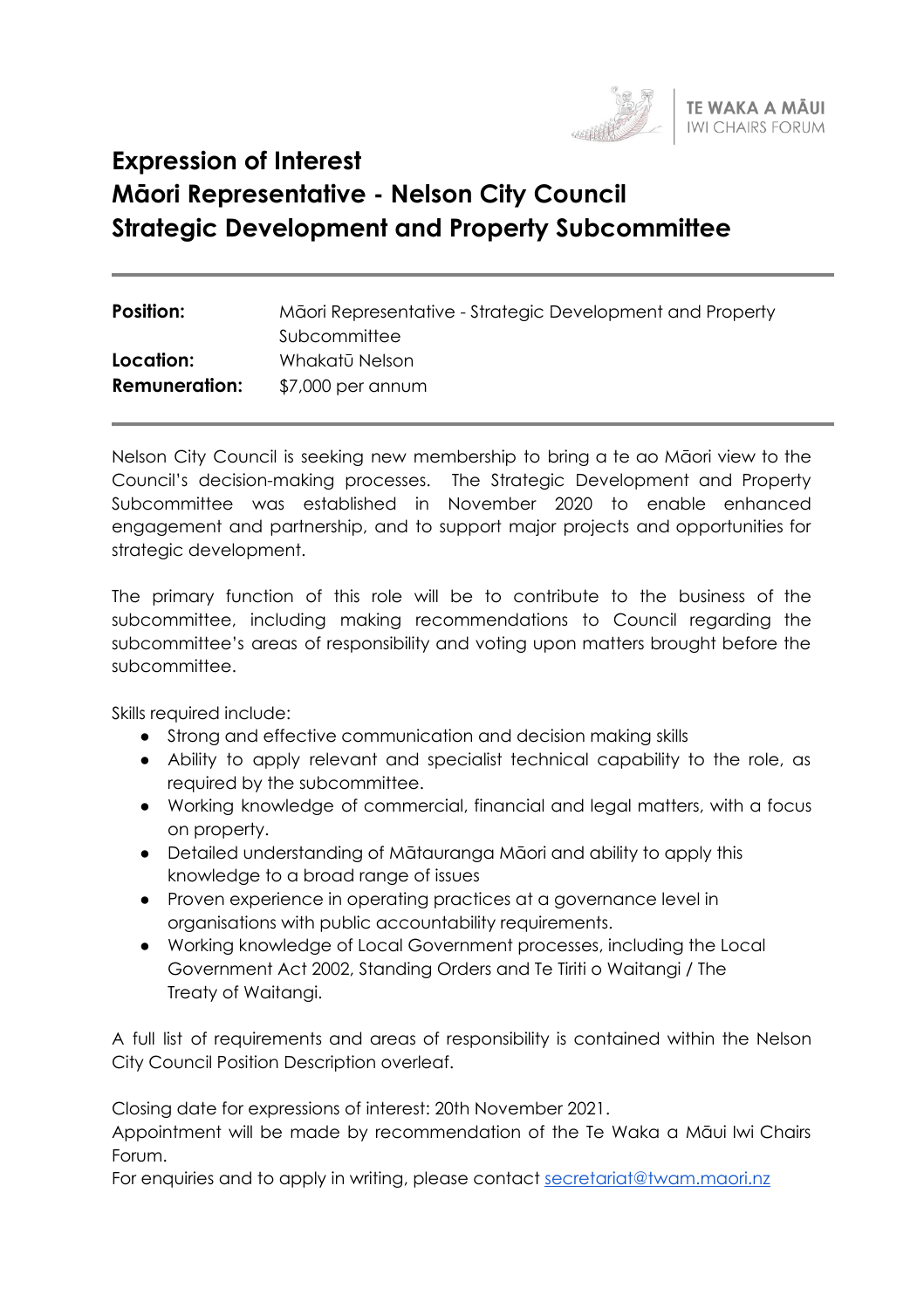## **NELSON CITY COUNCIL**

## **MĀORI REPRESENTATIVE POSITION DESCRIPTION**

## **Strategic Development and Property Subcommittee**

| <b>Position Title</b> | Māori Representative - Strategic Development and<br><b>Property Subcommittee</b>                                                                                                                                                                                                                                                                         |
|-----------------------|----------------------------------------------------------------------------------------------------------------------------------------------------------------------------------------------------------------------------------------------------------------------------------------------------------------------------------------------------------|
| <b>Date Created</b>   | April 2021                                                                                                                                                                                                                                                                                                                                               |
| Remuneration          | \$7,000 per annum                                                                                                                                                                                                                                                                                                                                        |
| Responsible to        | Strategic Development and Property Subcommittee Chair<br>and the Mayor                                                                                                                                                                                                                                                                                   |
| Accountability        | Appointed members are subject to the Nelson City<br>Council Members' Code of Conduct.<br>All interests should be declared at least annually and as<br>soon as possible following any changes, following the<br>requirements of the Local Authorities (Members'<br>Interests) Act 1968 and Accounting Standard PBE IPSAS<br>20 Related Party Disclosures. |
| Location              | Whakatū Nelson                                                                                                                                                                                                                                                                                                                                           |

#### **Background**

The Strategic Development and Property Subcommittee was established November 2020 to:

- Provide governance input and direction on key issues relating to strategic development and property matters;
- Enable enhanced engagement and partnership to support strategic development and property outcomes; and
- Support major projects and opportunities for strategic development to be advanced.

## **Primary Function**

• The Māori Representative will contribute to the business of the sub/committee and will have voting powers on matters brought to the sub/committee.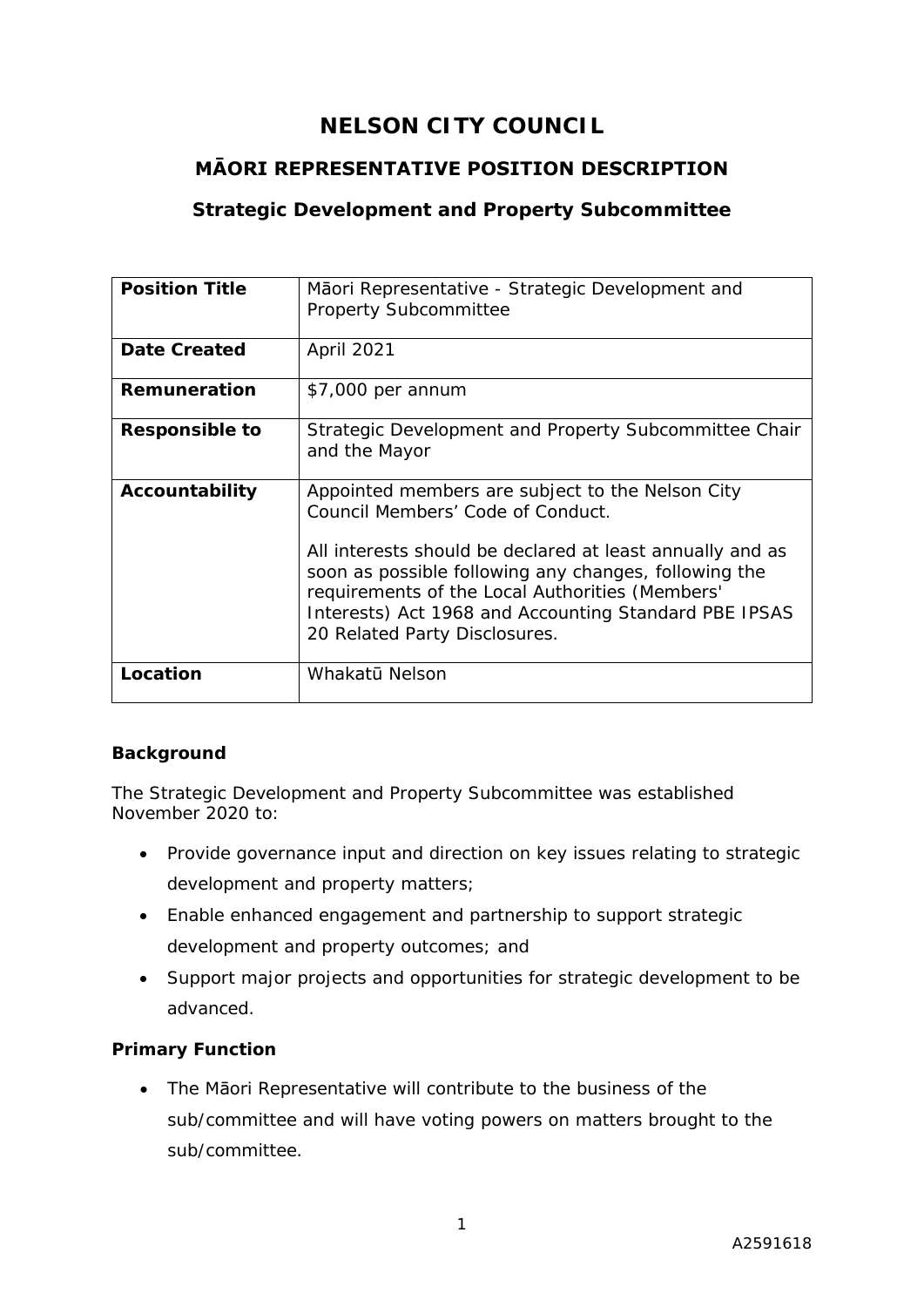• Actively participate in the business of the sub/committee, which includes making recommendations to Council regarding the sub/committee's Areas of Responsibility.

#### **Areas of Responsibility**

- Haven Precinct
- Marina Precinct
- Campgrounds
- Strategic properties, as identified in the Property and Facilities Activity Management Plan, excluding
	- o Civic House (a matter for Council); and
	- o Properties within the Riverside Precinct (a matter for Council)
- Commercial development proposals

#### **Strategic Development and Property Subcommittee Powers to Decide**

- Appointment of a deputy Chair
- Developing, monitoring and reviewing strategies, policies and plans, with final versions to be recommended to Council for approval
- Undertaking informal community engagement on matters within the areas of responsibility

#### **Strategic Development and Property Subcommittee Powers to Recommend to Council**

- Approval of final versions of strategies, policies and plans
- All other matters within the areas of responsibility or any other matters referred to it by Council

#### **Advocacy**

• Bringing a te ao Māori view to Council's decision-making processes;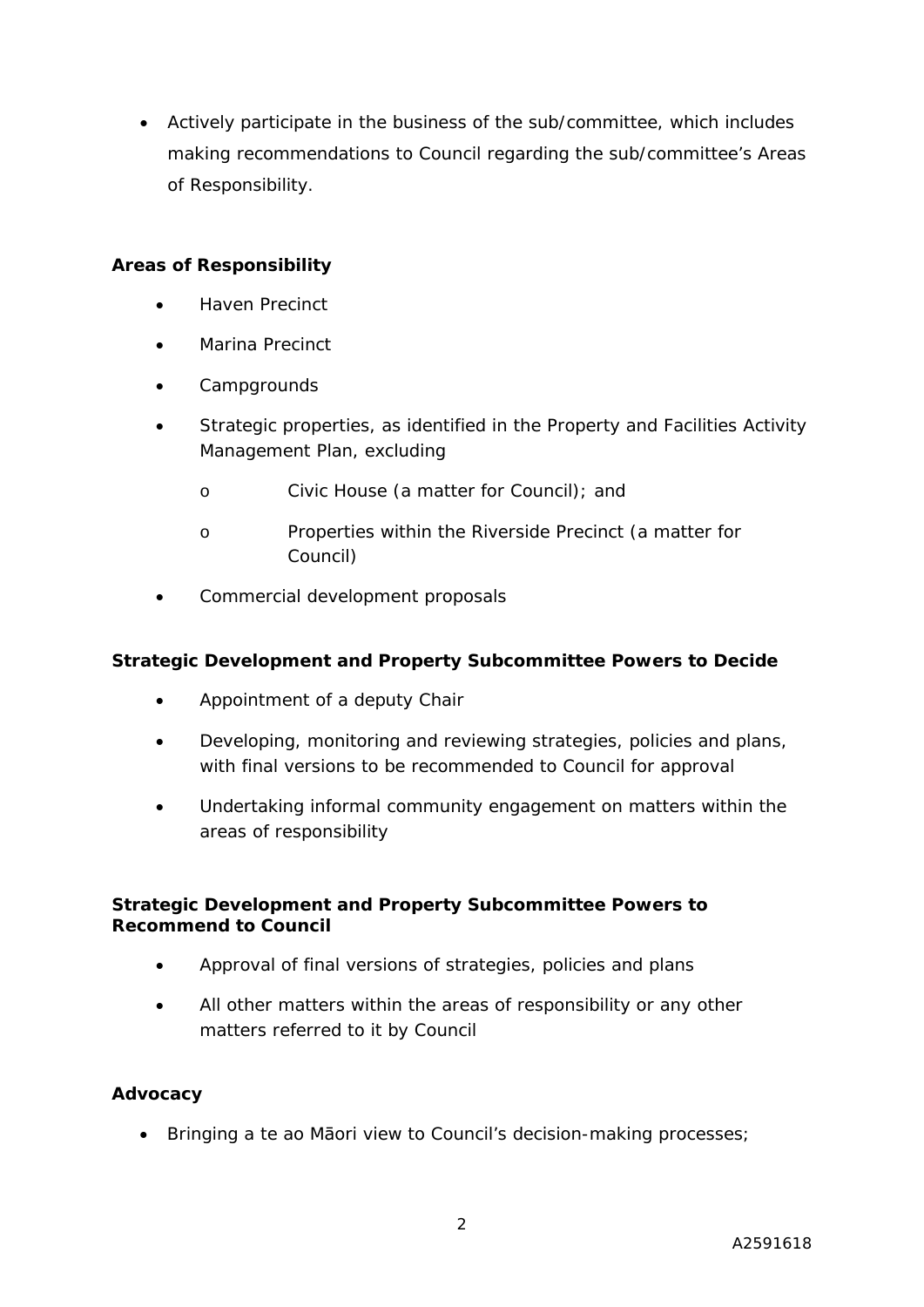- Balancing the need to advocate for specific interests against the needs of the wider community;
- Listening to the concerns of local residents and ratepayers on issues pertaining to the subcommittee;
- Maintaining contact with community representatives and other local stakeholders;
- Participating as required in any relevant informal community engagement with the local community and/or other organisations.
- To actively participate in Council seminars and events where active participation would support the purpose of the Subcommittee.

## **Skills Requirements**

- Strong and effective communication skills
- Competence and understanding of Council's needs relating to committee or subcommittee requirements
- Competence and understanding of the issues and risks facing the Council
- Ability to apply relevant and specialist technical capability to the role required by the sub/committee
- Ability to engage in effective relationships with the Council, Committee and Subcommittee on an ongoing basis over the term of the contract
- Proven experience in operating practices at a governance level in organisations with public accountability requirements, including those outlined in 'Governance requirements' below

#### **Specialist Skills Requirements**

- Detailed understanding of Mātauranga Māori and ability to apply this knowledge to a broad range of issues;
- Strong oral communication/debating skills and active listening skills;
- Sound decision-making skills;
- Ability to engage with the Mayor and sub/committee Chair and members;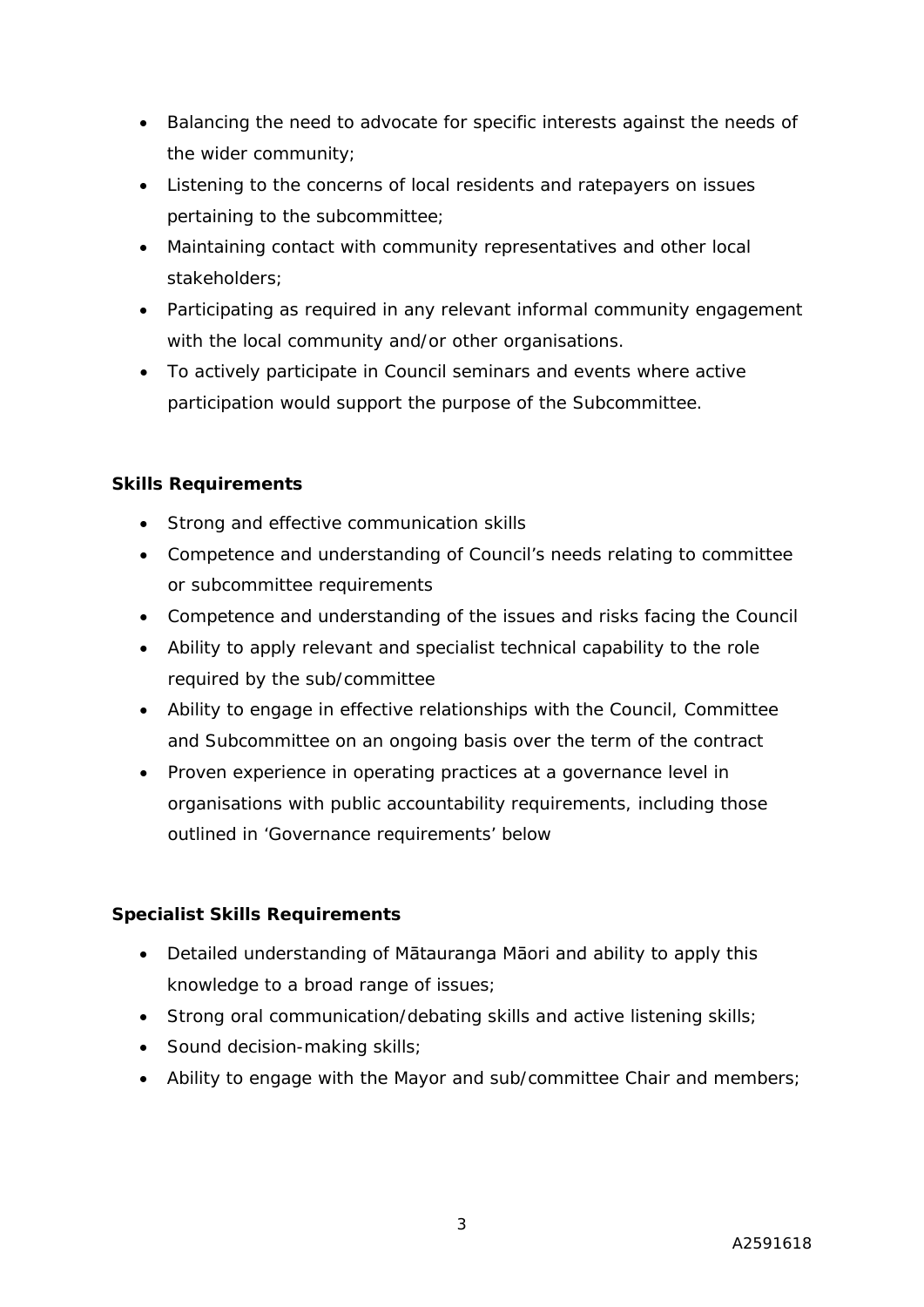- Working knowledge of Local Government processes including the Local Government Act 2002, Standing Orders and Te Tiriti o Waitangi / The Treaty of Waitangi<sup>1</sup>;
- Ability to deal with imperfect information, complex issues or ambiguity;
- Skills and experience which are directly relevant to the delegations of the sub/committee to which the appointment has been made including:
	- o Working knowledge of commercial, financial and legal matters with a focus on property
	- o Ability to think strategically around complex matters within the Subcommittee delegation.

## **Governance Requirements**

- Understanding and supporting principles of good governance in the subcommittee's decision-making processes;
- Balancing the need to advocate for specific interests against the needs of the wider community
- A commitment to promoting the long-term effectiveness of the committee or subcommittee and the Council
- Understanding and respecting the differing roles of Mayor, Deputy Mayor, Committee and Subcommittee Chairs and Councillors;
- Recognising that the governance role does not extend to operational matters or to the management of any implementation;
- Having a good understanding of the Council processes set out in the Standing Orders that determine how Council meetings are run;
- Developing and maintaining a working knowledge of Council services, management processes, and the powers, duties and constraints that fall under the sub/committee's delegated areas of responsibility;
- Ensuring familiarity with agendas and other Council reports before committee meetings;
- Being familiar with the statutory requirements of an external committee member including appropriate recordkeeping in accordance with the Public

<span id="page-4-0"></span><sup>&</sup>lt;sup>1</sup> Although the Treaty is between Māori and the Crown, the Crown has made certain requirements to local government to meet its Treaty obligations through the Local Government Act 2002, and the Resource Management Act 1991.